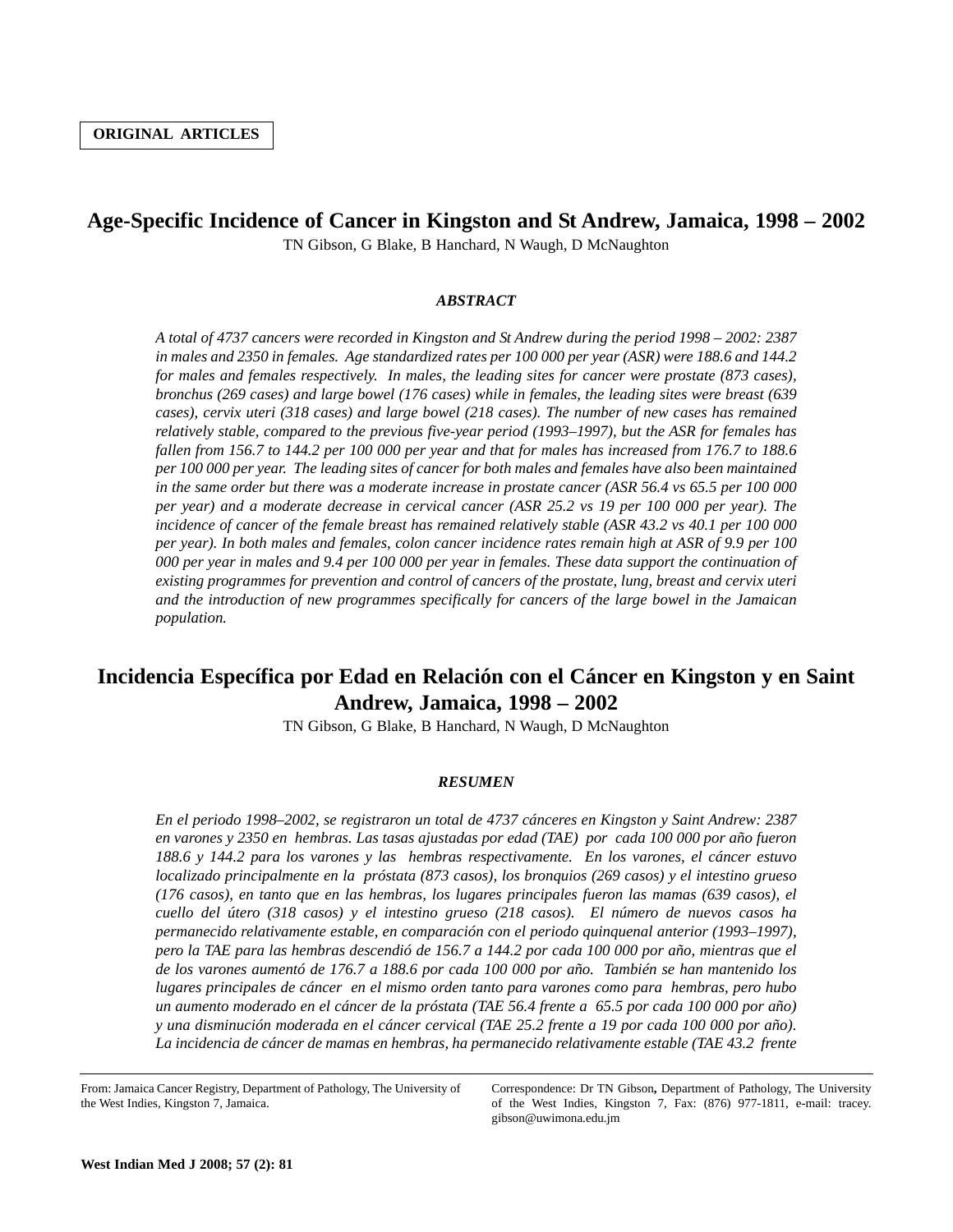## 82 Cancer Incidence, Jamaica

*a 40.1 por cada 100 000 por año). Las tasas de incidencia del cáncer permanecen altas a TAE 9.9 por cada 100 000 por año en varones y hembras, en los varones y 9.4 por cada 100 000 por año en las hembras. Estos datos apoyan la continuación de los programas existentes destinados específicamente a la prevención y el control de los cánceres de próstata, pulmón, mamas y cuello del útero, así como la introducción de nuevos programas para los cánceres de intestino grueso en la población jamaicana.* 

## **INTRODUCTION**

Since the inception of the Jamaica Cancer Registry in 1958, the incidence of cancer in Jamaica has been monitored through regular five-year reports. The last report, published in 2001, covered the period 1993–1997, and included the incidence of cancer in males and females in Kingston and St Andrew, the population base of the registry, as well as cumulative rates and lifetime risk, not published in previous reports. This report covers the period 1998–2002 and includes the usual analyses of cancer incidence as well as a comparison with the previous report.

## **MATERIALS AND METHODS**

The methodology of the registry has been previously stated (1, 2). Cases are registered from information gleaned from public and private hospitals and general practitioners in Kingston and St Andrew and verified by pathologists at the Cancer Registry in accordance with standard techniques of registration (3). We have continued the practice of using Kingston and St Andrew as the population denominator, given that the diagnostic services (pathology and radiology) and the facilities for treatment (oncology and radiotherapy) in Jamaica are concentrated in these parishes. By this means, case ascertainment can be maintained at the highest possible level, as the data required for the identification of cases is readily available from these sources.

This report includes all cases collected from the resident population in Kingston and St Andrew, over the fiveyear period 1998–2002, tabulated by age and gender. Agespecific incidence rates were calculated for each site, as per the ninth edition of the International Classification of Diseases (ICD-9), using the 2000 census figures for Kingston and St Andrew, provided by the Statistical Institute of Jamaica.

#### **Terminology and Calculations**

#### *Age-specific incidence rate*

Age-specific cancer incidence was calculated for each site by dividing the total number of cases for each five-year stratum by five times the population estimate for that stratum and multiplying the result by 100 000. The rate is therefore expressed per 100 000 per year.

## *Crude incidence rate (CIR)*

The crude incidence rate was calculated in a manner similar to the above using the total number of cases for each site and the total population for each gender.

# **West Indian Med J 2008; 57 (2): 82**

## *Age standardized rate (ASR)*

The age standardized rate was calculated in a two-step procedure. For each site, the product of each age-specific incidence rate and its corresponding world standard population were obtained and then all were summed to produce the ASR.

#### *Cumulative rate*

The five-year age-specific incidence rates were multiplied by five and summed for each five-year stratum between 0 and 74 years. This rate is expressed as a percentage.

#### *Lifetime risk*

Lifetime risk (to age 75 years) was calculated by dividing 100 by the cumulative rate. This is a unitary expression of the number of persons at risk.

### **RESULTS**

The average population for Kingston and St Andrew during the period of registration, 1998–2002, was obtained from the Statistical Institute of Jamaica. Figure 1 represents population pyramids for males and females in Kingston and St Andrew, using these figures. Figure 2 shows the population distribution of Kingston and St Andrew compared to the World Standard Population (4).

## **Cases**

A total of 4737 new cases were recorded for the five-year period: 2387 for males and 2350 for females. The crude incidence rate per 100 000 for males was 154.6 and 137 for females. The age standardized rate per 100 000 per year for males was 188.6 and 144.2 for females. Cumulative rates for males and females were 16.2% and 23.4% respectively. Lifetime risk was 1 in 4.3 for males and 1 in 6.2 for females (Tables 1 and 2).

#### **Leading sites**

The leading cancer sites by gender are presented in Fig. 3. In males, the leading site was prostate (873 cases), followed by bronchus (lung) [269] and large bowel (176). In females, breast was the leading site (639), followed by cervix uteri (318) and large bowel (218). Overall, in males and females, the leading sites were prostate, breast and large bowel, followed by bronchus, cervix uteri and lymphoma.

The leading sites by age-group and gender are presented in Fig. 4. In males, prostate was the leading site in those aged 60 years and above; cancer of the lung in those in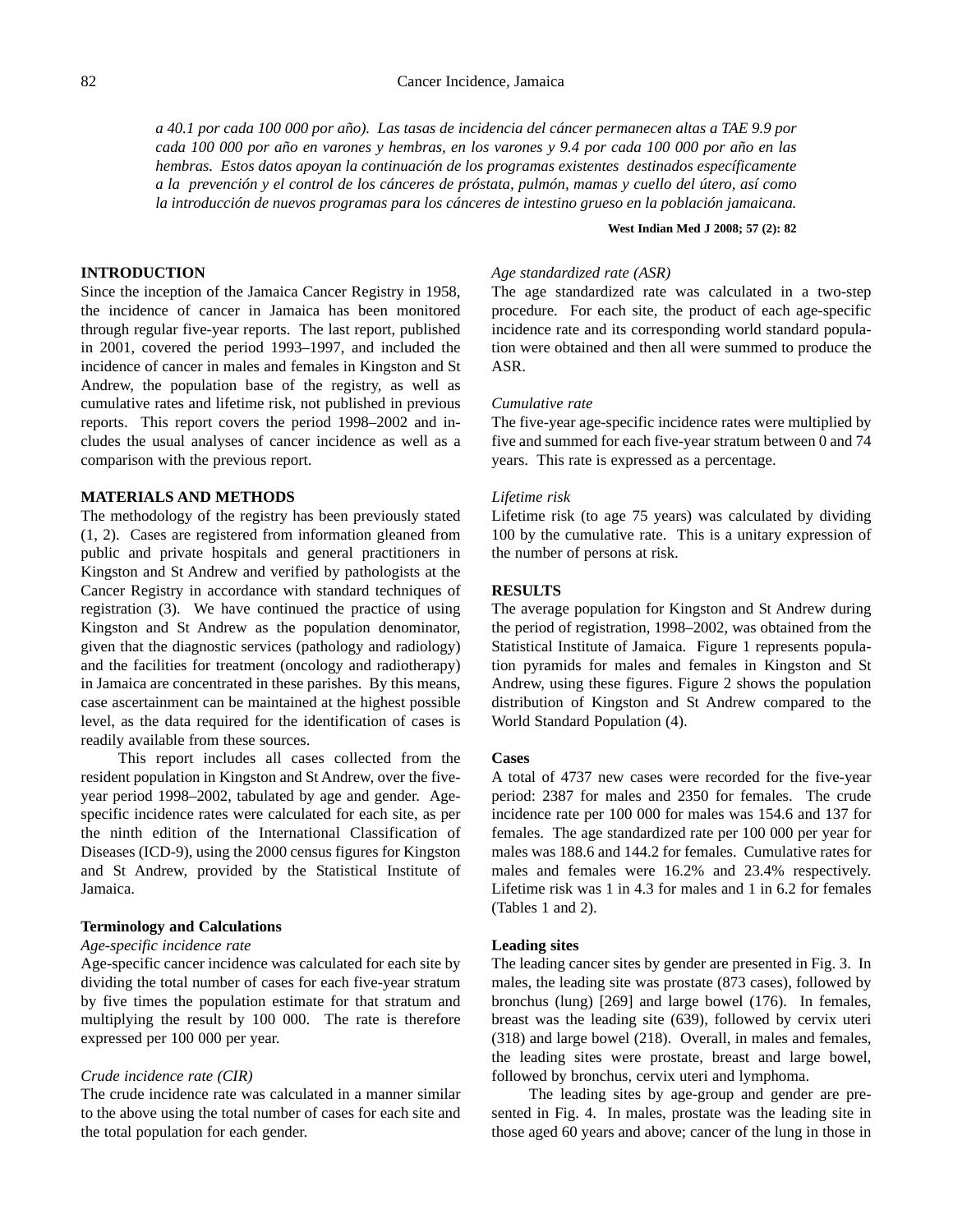

Kingston and St Andrew population, 2000

Fig. 1: Population pyramids, males and females, Kingston and St Andrew, 2000.



Fig. 2: Population pyramids, Kingston and St Andrew (total), 2000 and World Standard Population.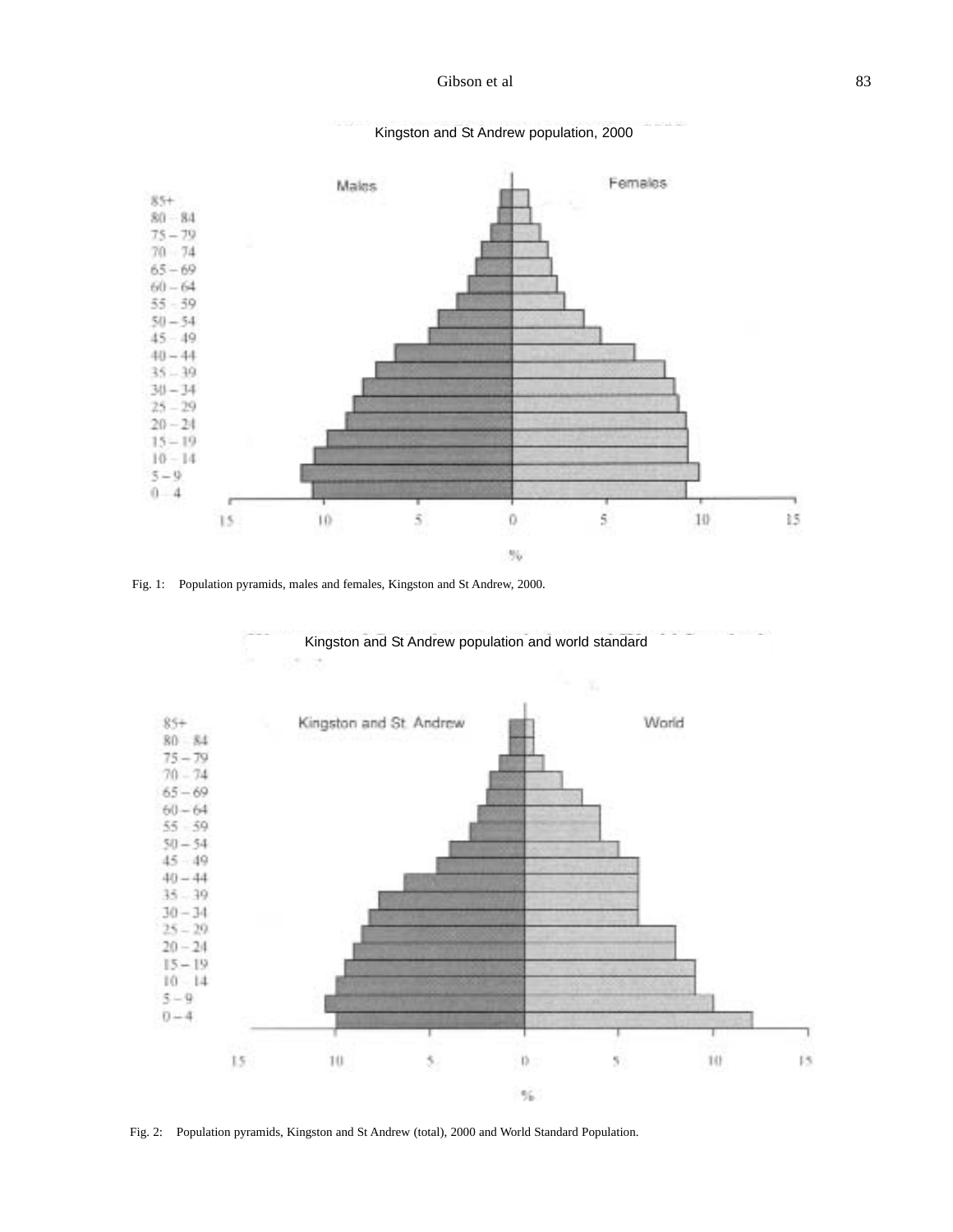

Fig. 3: Leading cancer sites, Kingston and St Andrew, 1998–2002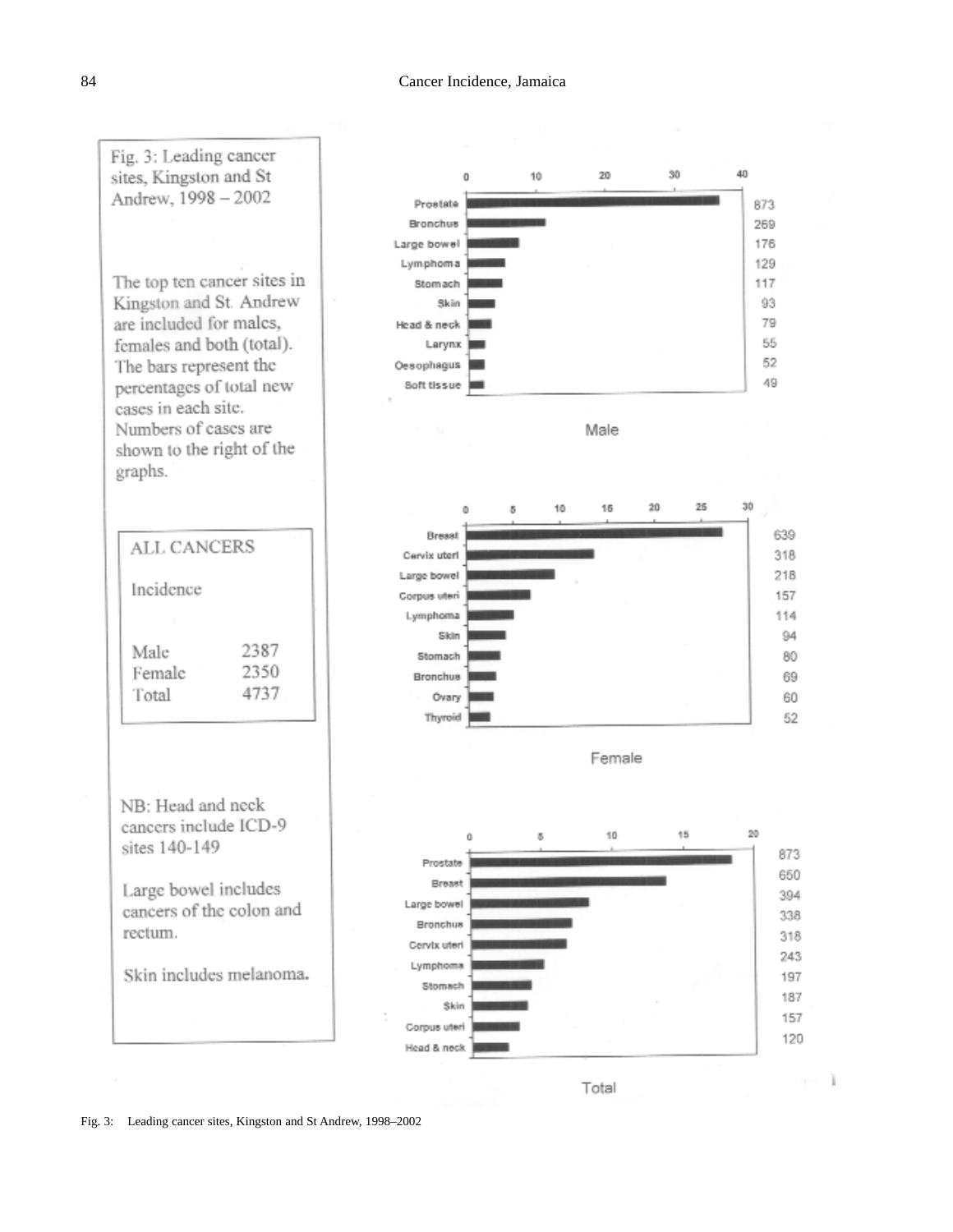## Gibson et al



Fig. 4: Leading cancer sites by age, Kingston and St Andrew, 1998–2002

the 25–59-year age group and haematopoietic malignancies in those less than 25 years of age. In females, breast cancer was the commonest site in women aged 25 years and over. The majority of cases occurred in those between the ages of 25 and 59 years. This age group also accounted for the majority of cancers of the cervix uteri. As in males, the haematopoietic malignancies were most common in females less than 25 years of age, but, thyroid, renal and cervical cancers also contributed significantly to the total.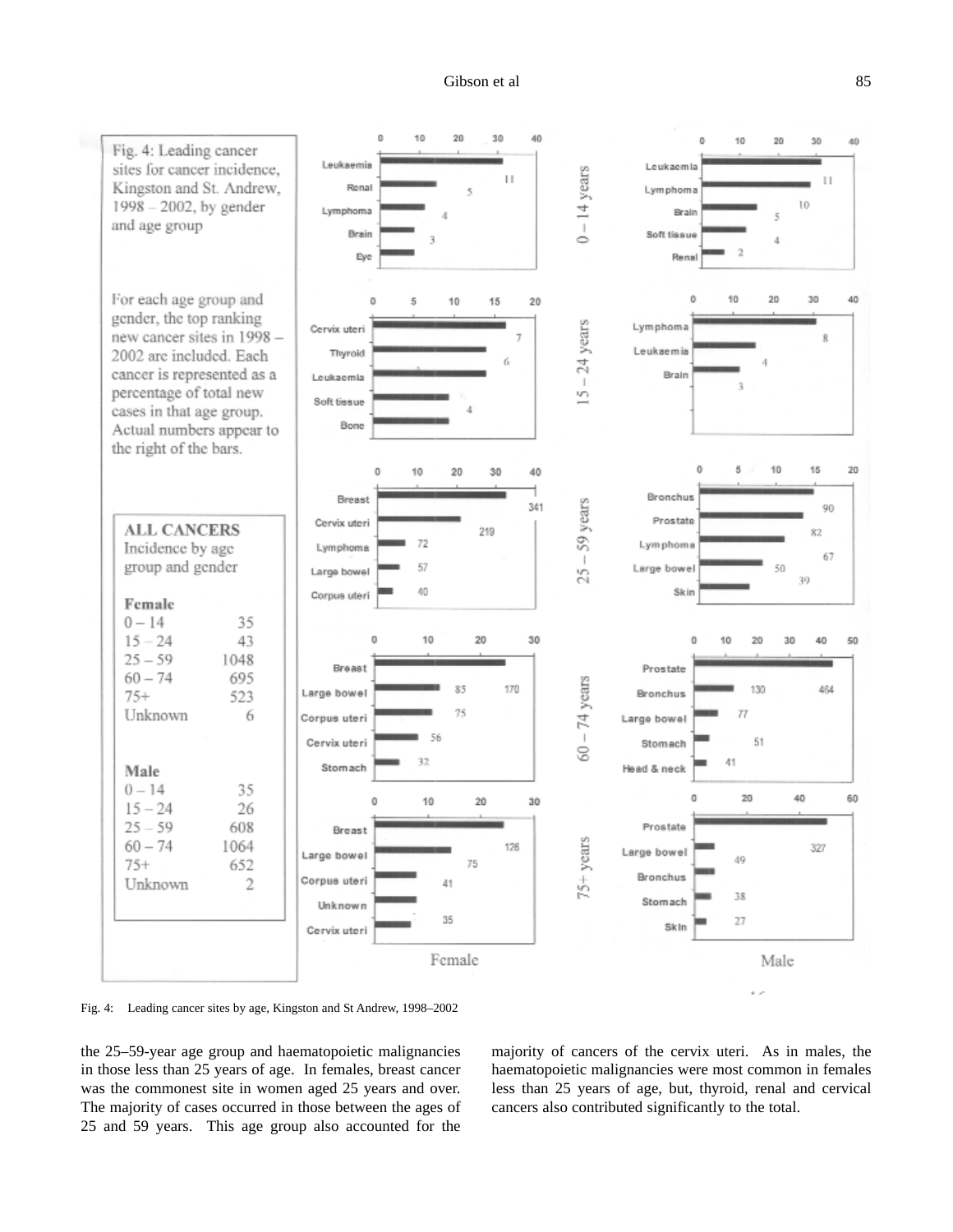| Table 1: Janaica, Kingaton and 54, Andrew 1998 - 2002 (Mala) Arecage incident |                               |                                                                                                                              |              |                                                                                                                            |    |    |                        | 计分布 |                                                                                                       |     |                                                                           |                                                                  |                       |                                        |                                           |                                     |                                              |     |                                      |       |   |            |           |   |
|-------------------------------------------------------------------------------|-------------------------------|------------------------------------------------------------------------------------------------------------------------------|--------------|----------------------------------------------------------------------------------------------------------------------------|----|----|------------------------|-----|-------------------------------------------------------------------------------------------------------|-----|---------------------------------------------------------------------------|------------------------------------------------------------------|-----------------------|----------------------------------------|-------------------------------------------|-------------------------------------|----------------------------------------------|-----|--------------------------------------|-------|---|------------|-----------|---|
|                                                                               |                               |                                                                                                                              |              |                                                                                                                            |    |    |                        |     |                                                                                                       |     |                                                                           |                                                                  |                       |                                        |                                           |                                     |                                              |     |                                      |       |   |            |           |   |
|                                                                               |                               |                                                                                                                              | 흏            |                                                                                                                            |    |    |                        |     |                                                                                                       |     |                                                                           |                                                                  |                       |                                        |                                           |                                     |                                              |     |                                      |       |   | andardized | umulative | 틑 |
| <b>SILE</b>                                                                   | ICD 9 No                      |                                                                                                                              | TetalUnknown | ó                                                                                                                          | ŵ. |    |                        |     |                                                                                                       |     | 유                                                                         |                                                                  |                       |                                        |                                           |                                     |                                              |     |                                      |       | 흉 |            |           |   |
| Tongue<br>۹                                                                   | 윤<br>$\frac{1}{2}$            |                                                                                                                              |              | ۰                                                                                                                          |    |    |                        |     | 0    0    0    0    0    0    0    0    0    0    0    0    0    0    0    0    0    0    0    0    0 |     | 11111111                                                                  |                                                                  |                       |                                        | $0 \vee 0 \vee 0 \wedge 0 \wedge 0$       |                                     | [약화약약약각각약왕암약자왕왕활각각약왕윤약약각각각왕왕강약각공왕약약약약약양양약약약법 |     | OM 0 0 0 0 0 0 0                     | 10100 |   |            |           |   |
| preditiones                                                                   |                               |                                                                                                                              |              |                                                                                                                            |    |    |                        |     |                                                                                                       |     |                                                                           |                                                                  |                       |                                        |                                           |                                     |                                              |     |                                      |       |   |            |           |   |
| VoJ?                                                                          | 요 또<br>슢                      |                                                                                                                              |              |                                                                                                                            |    |    |                        |     |                                                                                                       |     |                                                                           |                                                                  |                       |                                        |                                           |                                     |                                              |     |                                      |       |   |            |           |   |
| wkstoop                                                                       | 읖                             |                                                                                                                              |              |                                                                                                                            |    |    |                        |     |                                                                                                       |     |                                                                           |                                                                  |                       |                                        |                                           |                                     |                                              |     |                                      |       |   |            |           |   |
| kasepherax                                                                    |                               |                                                                                                                              |              |                                                                                                                            |    |    |                        |     |                                                                                                       |     |                                                                           |                                                                  |                       | $\circ$ $\circ$ $\circ$ $\sim$         |                                           |                                     |                                              |     |                                      |       |   |            |           |   |
| −yeoetaływ                                                                    |                               |                                                                                                                              |              |                                                                                                                            |    |    |                        |     |                                                                                                       |     |                                                                           |                                                                  |                       |                                        |                                           |                                     |                                              |     |                                      |       |   |            |           |   |
| akak.                                                                         |                               |                                                                                                                              |              |                                                                                                                            |    |    |                        |     |                                                                                                       |     |                                                                           |                                                                  |                       |                                        |                                           |                                     |                                              |     |                                      |       |   |            |           |   |
| Oesoehagus                                                                    |                               |                                                                                                                              |              |                                                                                                                            |    |    |                        |     |                                                                                                       |     |                                                                           |                                                                  |                       |                                        |                                           |                                     |                                              |     |                                      |       |   |            |           |   |
| Etomach                                                                       |                               |                                                                                                                              |              |                                                                                                                            |    |    |                        |     |                                                                                                       |     |                                                                           |                                                                  |                       |                                        |                                           | စ္စိုးပမီး ျပပ္ပြဲမွာ               |                                              |     |                                      |       |   |            |           |   |
| Emel intestire                                                                |                               |                                                                                                                              |              |                                                                                                                            |    |    |                        |     |                                                                                                       |     |                                                                           |                                                                  |                       |                                        |                                           |                                     |                                              |     |                                      |       |   |            |           |   |
| 쳶                                                                             |                               |                                                                                                                              |              |                                                                                                                            |    |    |                        |     |                                                                                                       |     |                                                                           |                                                                  |                       |                                        |                                           |                                     |                                              |     |                                      |       |   |            |           |   |
| 16001                                                                         |                               |                                                                                                                              |              |                                                                                                                            |    |    |                        |     |                                                                                                       |     |                                                                           |                                                                  |                       |                                        |                                           |                                     |                                              |     |                                      |       |   |            |           |   |
| 中                                                                             |                               |                                                                                                                              |              |                                                                                                                            |    |    |                        |     |                                                                                                       |     |                                                                           |                                                                  |                       |                                        |                                           |                                     |                                              |     |                                      |       |   |            | 0000      |   |
| Get bacder                                                                    |                               |                                                                                                                              |              |                                                                                                                            |    |    |                        |     |                                                                                                       |     |                                                                           |                                                                  |                       |                                        |                                           |                                     |                                              |     |                                      |       |   |            |           |   |
| sse.t.e.c                                                                     |                               |                                                                                                                              |              |                                                                                                                            |    |    |                        |     |                                                                                                       |     |                                                                           |                                                                  | TO 1                  |                                        |                                           |                                     |                                              |     |                                      |       |   |            |           |   |
| Pertoner                                                                      |                               |                                                                                                                              |              |                                                                                                                            |    |    |                        |     |                                                                                                       |     |                                                                           |                                                                  |                       |                                        |                                           |                                     |                                              |     |                                      |       |   |            |           |   |
| Yose sintees                                                                  |                               |                                                                                                                              |              |                                                                                                                            |    |    |                        |     |                                                                                                       |     |                                                                           |                                                                  |                       |                                        |                                           |                                     |                                              |     |                                      |       |   |            |           |   |
| $-8^{\circ}$ / $\alpha$                                                       |                               |                                                                                                                              |              |                                                                                                                            |    |    |                        |     |                                                                                                       |     |                                                                           |                                                                  | 世界。                   |                                        |                                           | 滔                                   |                                              |     |                                      |       |   |            |           |   |
| Bronchie bechee                                                               |                               |                                                                                                                              |              |                                                                                                                            |    |    |                        |     |                                                                                                       |     |                                                                           |                                                                  |                       |                                        |                                           |                                     |                                              |     |                                      |       |   |            |           |   |
| Flaure<br>T                                                                   |                               |                                                                                                                              |              |                                                                                                                            |    |    |                        |     |                                                                                                       |     |                                                                           |                                                                  |                       |                                        |                                           |                                     |                                              |     |                                      |       |   |            |           |   |
| Cherinaredologens                                                             |                               |                                                                                                                              |              |                                                                                                                            |    |    |                        |     |                                                                                                       |     |                                                                           |                                                                  |                       |                                        |                                           |                                     |                                              |     |                                      |       |   |            |           |   |
| $\frac{3}{2}$ 018                                                             |                               | 아까막이 많은 많은 혼약하기                                                                                                              |              |                                                                                                                            |    |    |                        |     |                                                                                                       |     |                                                                           |                                                                  | 터 에 이 터 이 이 터 에 터 이 터 |                                        |                                           |                                     |                                              |     |                                      |       |   |            |           |   |
| Corneotwer sale                                                               |                               |                                                                                                                              |              | NOOOO                                                                                                                      |    |    |                        |     |                                                                                                       | ↽   |                                                                           |                                                                  |                       | [편의봉학원                                 |                                           |                                     |                                              |     |                                      |       |   |            |           |   |
| Vearche of skin                                                               |                               |                                                                                                                              |              |                                                                                                                            |    |    |                        |     |                                                                                                       |     |                                                                           |                                                                  |                       |                                        |                                           |                                     |                                              | 분위없 |                                      |       |   |            |           |   |
| Other Bk 1                                                                    |                               |                                                                                                                              |              |                                                                                                                            |    |    |                        |     |                                                                                                       |     |                                                                           |                                                                  |                       |                                        |                                           |                                     |                                              |     |                                      |       |   |            |           |   |
| Ereas:                                                                        |                               |                                                                                                                              |              |                                                                                                                            |    |    |                        |     |                                                                                                       |     |                                                                           |                                                                  |                       |                                        |                                           |                                     |                                              |     |                                      |       |   |            |           |   |
| $= r \leq 1$                                                                  |                               |                                                                                                                              |              |                                                                                                                            |    |    |                        |     |                                                                                                       |     |                                                                           |                                                                  |                       |                                        |                                           |                                     |                                              |     |                                      |       |   |            |           |   |
| Tes: 3                                                                        |                               |                                                                                                                              |              | $1 - 1$                                                                                                                    |    |    |                        |     |                                                                                                       |     |                                                                           |                                                                  |                       |                                        |                                           |                                     |                                              |     |                                      |       |   |            |           | 웦 |
| Ξeη                                                                           |                               |                                                                                                                              |              | $\circ \circ \circ$                                                                                                        |    |    |                        |     |                                                                                                       |     |                                                                           |                                                                  |                       |                                        |                                           |                                     |                                              |     |                                      |       |   |            |           |   |
| Filedoer                                                                      |                               |                                                                                                                              |              |                                                                                                                            |    |    |                        |     |                                                                                                       |     |                                                                           |                                                                  |                       |                                        |                                           |                                     |                                              |     |                                      |       |   |            |           |   |
| Cherufray                                                                     |                               |                                                                                                                              |              |                                                                                                                            |    |    |                        |     |                                                                                                       |     |                                                                           |                                                                  |                       |                                        |                                           |                                     |                                              |     |                                      |       |   |            |           |   |
|                                                                               |                               |                                                                                                                              |              |                                                                                                                            |    |    |                        |     |                                                                                                       |     |                                                                           |                                                                  |                       |                                        |                                           |                                     |                                              |     |                                      |       |   |            |           |   |
| Eyê<br>Ersin nervetis system                                                  | ម្មមនុស្សស្តុងស្តុងស្តុ<br>ម្ | $\frac{1}{\sqrt{2}}\left\vert \frac{1}{\sqrt{2}}\right\vert \frac{1}{\sqrt{2}}\left\vert \frac{1}{\sqrt{2}}\right\vert ^{2}$ |              | [인민인이임이인이인임이이이이<br>יצורים בחורים בחינו בחורים בחורים בחורים בחורים בחורים בחורים בחורים בחורים בחורים בחורים בחורים בחורים |    |    |                        |     | 이에야이                                                                                                  |     | [보다 3] 1일 3] 보다 3] 보다 보다 3] 4] 보다 나 나 나 먹어 보다 아니다 나 나 나 나 나 나 나 나 있으나 사 나 | 편 먹면 먹 나 나막 지 나니 나 지 때 먹면 먹지 내 먹면 먹이 먹 먹 지 나니 나 아침 먹 나 지 나니 나 나. |                       |                                        | [이야이] [아이들] 이야이] 아이아이 아이아이아이아이아이아 [아뉴어] 아 |                                     |                                              |     | <u> #이완의@활용의의##이덣의왏의의덣#의의의의의정@의#</u> |       |   |            |           |   |
| Tyo:                                                                          |                               |                                                                                                                              |              |                                                                                                                            |    |    |                        |     |                                                                                                       |     |                                                                           |                                                                  |                       |                                        |                                           |                                     |                                              |     |                                      |       |   |            |           |   |
| Other endporting                                                              |                               |                                                                                                                              |              |                                                                                                                            |    |    |                        |     |                                                                                                       |     |                                                                           |                                                                  |                       |                                        |                                           |                                     |                                              |     |                                      |       |   |            |           |   |
| essesic surface-                                                              |                               |                                                                                                                              |              |                                                                                                                            |    |    |                        |     |                                                                                                       |     |                                                                           |                                                                  |                       | 그 집 !!!                                |                                           | $\omega_{\omega}$ $\omega_{\omega}$ |                                              |     |                                      |       |   |            |           |   |
| konHedekin's ympheme                                                          |                               |                                                                                                                              |              |                                                                                                                            |    |    |                        |     |                                                                                                       |     | $\mathbf{u}$ is $\sim$                                                    | V2 52                                                            |                       |                                        |                                           |                                     |                                              |     |                                      | 있 정   |   |            |           |   |
| Vutible majoria                                                               |                               |                                                                                                                              |              |                                                                                                                            |    |    |                        |     |                                                                                                       |     |                                                                           |                                                                  |                       |                                        |                                           |                                     |                                              |     |                                      |       |   |            |           |   |
| autesyne clickup.clu.c-                                                       |                               |                                                                                                                              |              |                                                                                                                            |    |    |                        |     | 1111111                                                                                               |     |                                                                           |                                                                  |                       |                                        |                                           |                                     |                                              |     |                                      |       |   |            |           |   |
| V <sub>yel</sub> cid eukemia                                                  |                               |                                                                                                                              |              |                                                                                                                            |    |    |                        |     |                                                                                                       |     |                                                                           |                                                                  |                       |                                        |                                           |                                     |                                              |     |                                      |       |   |            |           |   |
| Voncytie styphov                                                              |                               |                                                                                                                              |              |                                                                                                                            |    |    |                        |     | 이 여 이 이 어 주                                                                                           |     |                                                                           |                                                                  |                       |                                        |                                           |                                     |                                              |     |                                      |       |   |            |           |   |
| Cheriscephie bei section                                                      |                               |                                                                                                                              |              |                                                                                                                            |    |    |                        |     |                                                                                                       |     |                                                                           |                                                                  |                       |                                        |                                           |                                     |                                              |     |                                      |       |   |            |           |   |
|                                                                               |                               |                                                                                                                              |              |                                                                                                                            |    |    |                        |     |                                                                                                       |     |                                                                           |                                                                  |                       |                                        |                                           |                                     |                                              |     |                                      |       |   |            |           |   |
| retives the triangle of an<br>Definition of the stude                         |                               |                                                                                                                              |              |                                                                                                                            |    |    |                        |     |                                                                                                       |     |                                                                           |                                                                  |                       |                                        |                                           |                                     |                                              |     |                                      |       |   |            |           |   |
| All sites                                                                     |                               | - 변화백백백백점 왕정                                                                                                                 |              | 114<br>114<br>124, 124                                                                                                     |    | 이어 | 000000000H0H000H000000 |     | തര<br>$\frac{5}{2}$                                                                                   | 山岳县 | 그냥 그 그 중 폭풍                                                               | 풍풍                                                               | N M                   | 최저장평이이처이이관및이이이판제자자의의위대자이왕왕이제장대이이이이제영양왕 |                                           |                                     |                                              |     |                                      |       |   |            | മതപര      |   |
| All sites out 175                                                             |                               |                                                                                                                              |              |                                                                                                                            |    |    |                        |     |                                                                                                       |     |                                                                           |                                                                  |                       |                                        |                                           |                                     |                                              |     |                                      |       |   |            |           |   |

Cancer Incidence, Jamaica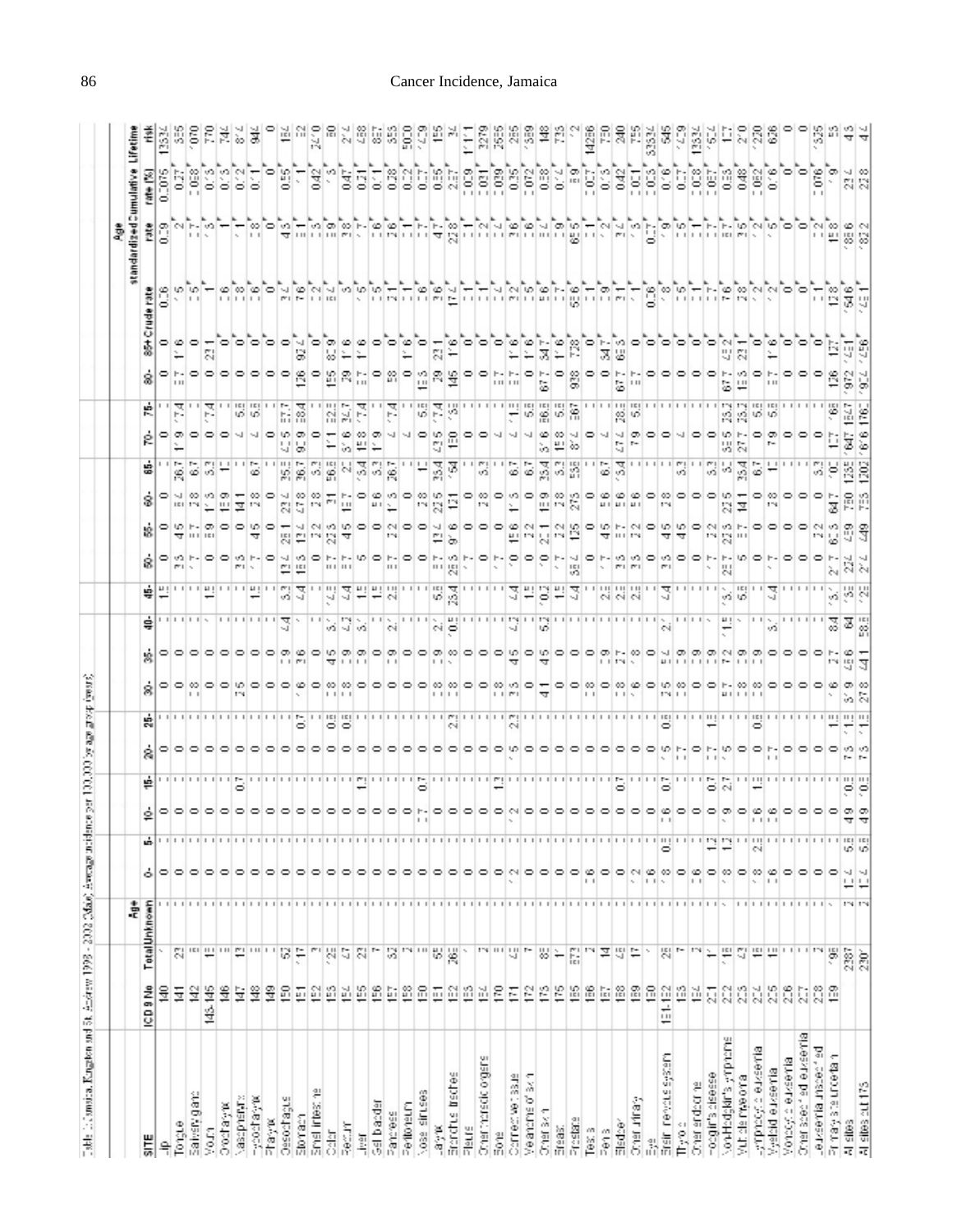|                                                     |                                                 |                         | å,              |                                                                                                                                                                                                                                                            |                                                                      |                         |                  |                |                                                         |                                                                  |                                                     |                                                                   |                                |                                                                                                                                                                                             |                                                                                                                                                                                                                                                                                                                                                                                                                                                                                                                                                                                                           |      |                                                                                                                 |                                                        |                                                                                                                                                                                                                                                                                                                                                                                                                                                                                                      |               |                                                                                                                                                                                                                                  |                                              | pas plectegs                                  | g,<br>ma                                                                                                                                                                                                                                                                                                                     |                                    |  |
|-----------------------------------------------------|-------------------------------------------------|-------------------------|-----------------|------------------------------------------------------------------------------------------------------------------------------------------------------------------------------------------------------------------------------------------------------------|----------------------------------------------------------------------|-------------------------|------------------|----------------|---------------------------------------------------------|------------------------------------------------------------------|-----------------------------------------------------|-------------------------------------------------------------------|--------------------------------|---------------------------------------------------------------------------------------------------------------------------------------------------------------------------------------------|-----------------------------------------------------------------------------------------------------------------------------------------------------------------------------------------------------------------------------------------------------------------------------------------------------------------------------------------------------------------------------------------------------------------------------------------------------------------------------------------------------------------------------------------------------------------------------------------------------------|------|-----------------------------------------------------------------------------------------------------------------|--------------------------------------------------------|------------------------------------------------------------------------------------------------------------------------------------------------------------------------------------------------------------------------------------------------------------------------------------------------------------------------------------------------------------------------------------------------------------------------------------------------------------------------------------------------------|---------------|----------------------------------------------------------------------------------------------------------------------------------------------------------------------------------------------------------------------------------|----------------------------------------------|-----------------------------------------------|------------------------------------------------------------------------------------------------------------------------------------------------------------------------------------------------------------------------------------------------------------------------------------------------------------------------------|------------------------------------|--|
| 븕                                                   | <b>MECO</b>                                     |                         | Teta Unknown    |                                                                                                                                                                                                                                                            |                                                                      | ¢,                      |                  |                |                                                         |                                                                  |                                                     |                                                                   |                                |                                                                                                                                                                                             |                                                                                                                                                                                                                                                                                                                                                                                                                                                                                                                                                                                                           |      |                                                                                                                 |                                                        |                                                                                                                                                                                                                                                                                                                                                                                                                                                                                                      |               |                                                                                                                                                                                                                                  | 읭                                            |                                               |                                                                                                                                                                                                                                                                                                                              |                                    |  |
| 윽                                                   | S,                                              |                         | ۰               | 리오오                                                                                                                                                                                                                                                        |                                                                      |                         |                  |                |                                                         |                                                                  |                                                     |                                                                   |                                |                                                                                                                                                                                             |                                                                                                                                                                                                                                                                                                                                                                                                                                                                                                                                                                                                           |      |                                                                                                                 |                                                        |                                                                                                                                                                                                                                                                                                                                                                                                                                                                                                      |               |                                                                                                                                                                                                                                  |                                              |                                               |                                                                                                                                                                                                                                                                                                                              |                                    |  |
| Torgue                                              | ă,                                              |                         | ۰               |                                                                                                                                                                                                                                                            |                                                                      |                         |                  |                |                                                         |                                                                  |                                                     |                                                                   |                                |                                                                                                                                                                                             |                                                                                                                                                                                                                                                                                                                                                                                                                                                                                                                                                                                                           |      |                                                                                                                 |                                                        |                                                                                                                                                                                                                                                                                                                                                                                                                                                                                                      |               |                                                                                                                                                                                                                                  |                                              |                                               |                                                                                                                                                                                                                                                                                                                              |                                    |  |
| Salvery gand                                        |                                                 |                         | ۰               |                                                                                                                                                                                                                                                            |                                                                      |                         |                  |                |                                                         |                                                                  |                                                     |                                                                   |                                |                                                                                                                                                                                             |                                                                                                                                                                                                                                                                                                                                                                                                                                                                                                                                                                                                           |      |                                                                                                                 |                                                        |                                                                                                                                                                                                                                                                                                                                                                                                                                                                                                      |               |                                                                                                                                                                                                                                  |                                              |                                               |                                                                                                                                                                                                                                                                                                                              |                                    |  |
| Docharym.<br>VOJ1                                   | $\frac{17}{17}$ $\frac{17}{17}$ $\frac{17}{17}$ | <u> 이 호 호</u> !!! 비 비 ~ | 이어              |                                                                                                                                                                                                                                                            |                                                                      | "" 응' ""                |                  |                |                                                         |                                                                  |                                                     |                                                                   | 이어어어어어어어어서 이 아이 아이 아이 아이       |                                                                                                                                                                                             |                                                                                                                                                                                                                                                                                                                                                                                                                                                                                                                                                                                                           |      | - 2020년 - 2020년 2월 20일 - 2월 20일 - 2월 20일 - 2월 20일 - 2월 20일 - 2월 20일 - 2월 20일 - 2월 20일 - 2월 20일 - 2월 20일 - 2월 20 |                                                        |                                                                                                                                                                                                                                                                                                                                                                                                                                                                                                      |               |                                                                                                                                                                                                                                  |                                              |                                               |                                                                                                                                                                                                                                                                                                                              |                                    |  |
| vascopertitiv                                       |                                                 |                         | Þ               |                                                                                                                                                                                                                                                            |                                                                      |                         |                  |                |                                                         |                                                                  |                                                     |                                                                   |                                |                                                                                                                                                                                             |                                                                                                                                                                                                                                                                                                                                                                                                                                                                                                                                                                                                           |      |                                                                                                                 |                                                        |                                                                                                                                                                                                                                                                                                                                                                                                                                                                                                      |               |                                                                                                                                                                                                                                  |                                              |                                               |                                                                                                                                                                                                                                                                                                                              |                                    |  |
|                                                     |                                                 |                         |                 |                                                                                                                                                                                                                                                            |                                                                      |                         |                  |                |                                                         |                                                                  |                                                     |                                                                   |                                |                                                                                                                                                                                             |                                                                                                                                                                                                                                                                                                                                                                                                                                                                                                                                                                                                           |      |                                                                                                                 |                                                        |                                                                                                                                                                                                                                                                                                                                                                                                                                                                                                      | $\omega$      |                                                                                                                                                                                                                                  |                                              |                                               |                                                                                                                                                                                                                                                                                                                              |                                    |  |
| nydodfarymi<br>Pharymi                              |                                                 |                         |                 |                                                                                                                                                                                                                                                            |                                                                      |                         |                  |                |                                                         |                                                                  |                                                     |                                                                   |                                |                                                                                                                                                                                             |                                                                                                                                                                                                                                                                                                                                                                                                                                                                                                                                                                                                           |      |                                                                                                                 |                                                        |                                                                                                                                                                                                                                                                                                                                                                                                                                                                                                      |               |                                                                                                                                                                                                                                  |                                              |                                               |                                                                                                                                                                                                                                                                                                                              |                                    |  |
| Oesochagus                                          |                                                 |                         | 이어어             |                                                                                                                                                                                                                                                            |                                                                      |                         |                  |                |                                                         |                                                                  |                                                     |                                                                   |                                |                                                                                                                                                                                             |                                                                                                                                                                                                                                                                                                                                                                                                                                                                                                                                                                                                           |      |                                                                                                                 |                                                        |                                                                                                                                                                                                                                                                                                                                                                                                                                                                                                      |               | - 18분                                                                                                                                                                                                                            |                                              |                                               |                                                                                                                                                                                                                                                                                                                              |                                    |  |
| 500021                                              |                                                 |                         |                 |                                                                                                                                                                                                                                                            |                                                                      |                         |                  |                |                                                         |                                                                  |                                                     |                                                                   |                                |                                                                                                                                                                                             |                                                                                                                                                                                                                                                                                                                                                                                                                                                                                                                                                                                                           |      |                                                                                                                 |                                                        |                                                                                                                                                                                                                                                                                                                                                                                                                                                                                                      | $\frac{1}{2}$ |                                                                                                                                                                                                                                  |                                              |                                               |                                                                                                                                                                                                                                                                                                                              |                                    |  |
| Email intestine                                     | a da A                                          | - 128 - 28 - 22         | 이어어             |                                                                                                                                                                                                                                                            |                                                                      |                         |                  |                |                                                         |                                                                  |                                                     |                                                                   |                                |                                                                                                                                                                                             |                                                                                                                                                                                                                                                                                                                                                                                                                                                                                                                                                                                                           |      |                                                                                                                 |                                                        | $\frac{1}{2} \left[ \frac{1}{2} \right] \approx \frac{1}{2} \left[ \frac{1}{2} \right] \approx \frac{1}{2} \left[ \frac{1}{2} \right] \approx \frac{1}{2} \approx \frac{1}{2} \approx \frac{1}{2} \approx \frac{1}{2} \approx \frac{1}{2} \approx \frac{1}{2} \approx \frac{1}{2} \approx \frac{1}{2} \approx \frac{1}{2} \approx \frac{1}{2} \approx \frac{1}{2} \approx \frac{1}{2} \approx \frac{1}{2} \approx \frac{1}{2} \approx \frac{1}{2} \approx \frac{1}{2} \approx \frac{1}{2} \approx \$ |               |                                                                                                                                                                                                                                  |                                              |                                               |                                                                                                                                                                                                                                                                                                                              |                                    |  |
| $rac{1}{3}$                                         | 23255                                           |                         |                 |                                                                                                                                                                                                                                                            |                                                                      |                         |                  |                |                                                         |                                                                  |                                                     |                                                                   |                                | $\begin{bmatrix} \overline{\omega} & 0 \\ \overline{\omega} & \overline{\omega} \end{bmatrix} \begin{bmatrix} \overline{\omega} & 0 \\ \overline{\omega} & \overline{\omega} \end{bmatrix}$ |                                                                                                                                                                                                                                                                                                                                                                                                                                                                                                                                                                                                           |      |                                                                                                                 |                                                        |                                                                                                                                                                                                                                                                                                                                                                                                                                                                                                      |               | $\frac{1}{2}$ $\frac{1}{2}$ $\frac{1}{2}$ $\frac{1}{2}$ $\frac{1}{2}$ $\frac{1}{2}$ $\frac{1}{2}$ $\frac{1}{2}$                                                                                                                  |                                              |                                               |                                                                                                                                                                                                                                                                                                                              |                                    |  |
|                                                     |                                                 |                         | $\circ$         |                                                                                                                                                                                                                                                            |                                                                      |                         |                  |                |                                                         |                                                                  |                                                     |                                                                   |                                |                                                                                                                                                                                             |                                                                                                                                                                                                                                                                                                                                                                                                                                                                                                                                                                                                           |      |                                                                                                                 |                                                        |                                                                                                                                                                                                                                                                                                                                                                                                                                                                                                      |               |                                                                                                                                                                                                                                  |                                              |                                               |                                                                                                                                                                                                                                                                                                                              |                                    |  |
| 흑                                                   |                                                 |                         | $\circ$         |                                                                                                                                                                                                                                                            |                                                                      |                         |                  |                |                                                         |                                                                  |                                                     |                                                                   |                                |                                                                                                                                                                                             |                                                                                                                                                                                                                                                                                                                                                                                                                                                                                                                                                                                                           |      |                                                                                                                 |                                                        |                                                                                                                                                                                                                                                                                                                                                                                                                                                                                                      |               |                                                                                                                                                                                                                                  |                                              |                                               | $rac{6}{6}$ $rac{6}{6}$                                                                                                                                                                                                                                                                                                      |                                    |  |
| Get blackler                                        |                                                 |                         | $\circ$ $\circ$ |                                                                                                                                                                                                                                                            |                                                                      |                         |                  |                |                                                         |                                                                  |                                                     |                                                                   |                                |                                                                                                                                                                                             |                                                                                                                                                                                                                                                                                                                                                                                                                                                                                                                                                                                                           |      |                                                                                                                 |                                                        |                                                                                                                                                                                                                                                                                                                                                                                                                                                                                                      |               |                                                                                                                                                                                                                                  |                                              |                                               |                                                                                                                                                                                                                                                                                                                              |                                    |  |
| psectes                                             |                                                 |                         |                 |                                                                                                                                                                                                                                                            |                                                                      |                         |                  |                |                                                         |                                                                  |                                                     |                                                                   |                                |                                                                                                                                                                                             |                                                                                                                                                                                                                                                                                                                                                                                                                                                                                                                                                                                                           |      |                                                                                                                 |                                                        |                                                                                                                                                                                                                                                                                                                                                                                                                                                                                                      |               |                                                                                                                                                                                                                                  |                                              |                                               |                                                                                                                                                                                                                                                                                                                              |                                    |  |
| matouez                                             |                                                 |                         | $\circ$         |                                                                                                                                                                                                                                                            |                                                                      |                         |                  |                |                                                         |                                                                  |                                                     |                                                                   |                                |                                                                                                                                                                                             |                                                                                                                                                                                                                                                                                                                                                                                                                                                                                                                                                                                                           |      |                                                                                                                 |                                                        |                                                                                                                                                                                                                                                                                                                                                                                                                                                                                                      |               |                                                                                                                                                                                                                                  |                                              |                                               |                                                                                                                                                                                                                                                                                                                              |                                    |  |
| kose sinuses                                        | 556                                             |                         | 000000000       |                                                                                                                                                                                                                                                            |                                                                      |                         |                  |                |                                                         |                                                                  |                                                     |                                                                   |                                |                                                                                                                                                                                             |                                                                                                                                                                                                                                                                                                                                                                                                                                                                                                                                                                                                           |      |                                                                                                                 | $ A  \approx  A  \approx  A  \approx  A $              | $\left  \omega \right $                                                                                                                                                                                                                                                                                                                                                                                                                                                                              |               |                                                                                                                                                                                                                                  |                                              |                                               | 18880                                                                                                                                                                                                                                                                                                                        |                                    |  |
| $-8^{\circ}$ %                                      |                                                 |                         |                 |                                                                                                                                                                                                                                                            |                                                                      |                         |                  |                |                                                         |                                                                  |                                                     |                                                                   |                                |                                                                                                                                                                                             |                                                                                                                                                                                                                                                                                                                                                                                                                                                                                                                                                                                                           |      |                                                                                                                 |                                                        |                                                                                                                                                                                                                                                                                                                                                                                                                                                                                                      |               |                                                                                                                                                                                                                                  |                                              |                                               |                                                                                                                                                                                                                                                                                                                              |                                    |  |
| Branchie bechee                                     |                                                 |                         |                 |                                                                                                                                                                                                                                                            |                                                                      |                         |                  |                |                                                         |                                                                  |                                                     |                                                                   |                                |                                                                                                                                                                                             |                                                                                                                                                                                                                                                                                                                                                                                                                                                                                                                                                                                                           |      |                                                                                                                 |                                                        |                                                                                                                                                                                                                                                                                                                                                                                                                                                                                                      |               |                                                                                                                                                                                                                                  |                                              |                                               |                                                                                                                                                                                                                                                                                                                              |                                    |  |
| <b>Partia</b>                                       | 222                                             | 전쟁 보기                   |                 |                                                                                                                                                                                                                                                            |                                                                      |                         |                  | 00000000000000 |                                                         |                                                                  |                                                     |                                                                   |                                |                                                                                                                                                                                             |                                                                                                                                                                                                                                                                                                                                                                                                                                                                                                                                                                                                           |      |                                                                                                                 |                                                        |                                                                                                                                                                                                                                                                                                                                                                                                                                                                                                      |               |                                                                                                                                                                                                                                  |                                              |                                               |                                                                                                                                                                                                                                                                                                                              |                                    |  |
| Chartnareddogens                                    |                                                 |                         |                 |                                                                                                                                                                                                                                                            |                                                                      |                         |                  |                |                                                         |                                                                  |                                                     |                                                                   |                                |                                                                                                                                                                                             |                                                                                                                                                                                                                                                                                                                                                                                                                                                                                                                                                                                                           |      |                                                                                                                 |                                                        |                                                                                                                                                                                                                                                                                                                                                                                                                                                                                                      |               |                                                                                                                                                                                                                                  |                                              |                                               |                                                                                                                                                                                                                                                                                                                              |                                    |  |
| $\frac{9}{20}$                                      |                                                 |                         |                 |                                                                                                                                                                                                                                                            |                                                                      |                         |                  |                |                                                         |                                                                  |                                                     |                                                                   |                                |                                                                                                                                                                                             |                                                                                                                                                                                                                                                                                                                                                                                                                                                                                                                                                                                                           |      |                                                                                                                 |                                                        |                                                                                                                                                                                                                                                                                                                                                                                                                                                                                                      |               |                                                                                                                                                                                                                                  |                                              |                                               |                                                                                                                                                                                                                                                                                                                              |                                    |  |
| Correotwellasue                                     |                                                 |                         |                 |                                                                                                                                                                                                                                                            |                                                                      |                         |                  |                |                                                         |                                                                  |                                                     |                                                                   |                                |                                                                                                                                                                                             |                                                                                                                                                                                                                                                                                                                                                                                                                                                                                                                                                                                                           |      |                                                                                                                 |                                                        |                                                                                                                                                                                                                                                                                                                                                                                                                                                                                                      |               |                                                                                                                                                                                                                                  |                                              |                                               |                                                                                                                                                                                                                                                                                                                              |                                    |  |
| Vearche of skin                                     |                                                 |                         |                 |                                                                                                                                                                                                                                                            |                                                                      |                         |                  |                |                                                         |                                                                  |                                                     |                                                                   |                                |                                                                                                                                                                                             |                                                                                                                                                                                                                                                                                                                                                                                                                                                                                                                                                                                                           |      |                                                                                                                 |                                                        |                                                                                                                                                                                                                                                                                                                                                                                                                                                                                                      |               |                                                                                                                                                                                                                                  |                                              |                                               |                                                                                                                                                                                                                                                                                                                              |                                    |  |
| Other Bk 1                                          |                                                 |                         |                 |                                                                                                                                                                                                                                                            |                                                                      | ' ' 필요' ' ' ' ' ' ' ' ' |                  |                |                                                         |                                                                  |                                                     |                                                                   |                                |                                                                                                                                                                                             |                                                                                                                                                                                                                                                                                                                                                                                                                                                                                                                                                                                                           |      |                                                                                                                 |                                                        |                                                                                                                                                                                                                                                                                                                                                                                                                                                                                                      |               |                                                                                                                                                                                                                                  |                                              |                                               |                                                                                                                                                                                                                                                                                                                              |                                    |  |
| Eteas:                                              |                                                 |                         |                 |                                                                                                                                                                                                                                                            |                                                                      |                         |                  |                |                                                         |                                                                  |                                                     |                                                                   |                                |                                                                                                                                                                                             |                                                                                                                                                                                                                                                                                                                                                                                                                                                                                                                                                                                                           |      |                                                                                                                 |                                                        |                                                                                                                                                                                                                                                                                                                                                                                                                                                                                                      |               |                                                                                                                                                                                                                                  |                                              |                                               |                                                                                                                                                                                                                                                                                                                              |                                    |  |
| Cervix ster                                         |                                                 |                         |                 |                                                                                                                                                                                                                                                            |                                                                      |                         |                  |                |                                                         |                                                                  |                                                     |                                                                   |                                |                                                                                                                                                                                             |                                                                                                                                                                                                                                                                                                                                                                                                                                                                                                                                                                                                           |      |                                                                                                                 |                                                        |                                                                                                                                                                                                                                                                                                                                                                                                                                                                                                      |               |                                                                                                                                                                                                                                  |                                              |                                               |                                                                                                                                                                                                                                                                                                                              |                                    |  |
| Charlongena terio                                   |                                                 |                         |                 |                                                                                                                                                                                                                                                            |                                                                      |                         |                  |                |                                                         |                                                                  |                                                     |                                                                   |                                |                                                                                                                                                                                             |                                                                                                                                                                                                                                                                                                                                                                                                                                                                                                                                                                                                           |      |                                                                                                                 |                                                        |                                                                                                                                                                                                                                                                                                                                                                                                                                                                                                      |               |                                                                                                                                                                                                                                  |                                              |                                               |                                                                                                                                                                                                                                                                                                                              |                                    |  |
| Consider                                            |                                                 |                         |                 |                                                                                                                                                                                                                                                            |                                                                      |                         |                  |                |                                                         |                                                                  |                                                     |                                                                   |                                |                                                                                                                                                                                             |                                                                                                                                                                                                                                                                                                                                                                                                                                                                                                                                                                                                           |      |                                                                                                                 |                                                        |                                                                                                                                                                                                                                                                                                                                                                                                                                                                                                      |               |                                                                                                                                                                                                                                  |                                              |                                               |                                                                                                                                                                                                                                                                                                                              |                                    |  |
| Cher <sup>k</sup> emale genta<br>Ovary.             | bbhhanna an an an Alba                          |                         | .               |                                                                                                                                                                                                                                                            |                                                                      | 자리방 아이 아이 아이            |                  |                | A REPORT OF REAL PROPERTY.                              |                                                                  |                                                     |                                                                   | '팀' 이익인 이 일본 이 일본 이 대 일본 일본 일본 |                                                                                                                                                                                             |                                                                                                                                                                                                                                                                                                                                                                                                                                                                                                                                                                                                           |      |                                                                                                                 | . 이 이 이 이 이 이 이 있어요 이 레 따 때 때 이 이 다 피 이 이 게 지 않아 이 여 이 |                                                                                                                                                                                                                                                                                                                                                                                                                                                                                                      |               |                                                                                                                                                                                                                                  | 이전은 일권음으로 '  이염인원위'이임원자이원원"                  | 제임법 이외용의 이용 이상 인정적 기능의 다음의 인원은 인간의 이 교육과 의료 인 | <b>Basa</b> Bara Salan Basa da Basa Basa Ba                                                                                                                                                                                                                                                                                  | 밝음씨시한'가까요'  '시티끼'하낢'  기회장원 비장(행화 - |  |
| Eledoer                                             |                                                 |                         |                 |                                                                                                                                                                                                                                                            |                                                                      |                         |                  |                |                                                         |                                                                  |                                                     |                                                                   |                                |                                                                                                                                                                                             |                                                                                                                                                                                                                                                                                                                                                                                                                                                                                                                                                                                                           |      |                                                                                                                 |                                                        |                                                                                                                                                                                                                                                                                                                                                                                                                                                                                                      |               |                                                                                                                                                                                                                                  |                                              |                                               |                                                                                                                                                                                                                                                                                                                              |                                    |  |
| Crier utray                                         |                                                 |                         |                 |                                                                                                                                                                                                                                                            |                                                                      |                         |                  |                |                                                         |                                                                  |                                                     |                                                                   |                                |                                                                                                                                                                                             |                                                                                                                                                                                                                                                                                                                                                                                                                                                                                                                                                                                                           |      |                                                                                                                 |                                                        |                                                                                                                                                                                                                                                                                                                                                                                                                                                                                                      |               |                                                                                                                                                                                                                                  |                                              |                                               |                                                                                                                                                                                                                                                                                                                              |                                    |  |
| Eyê<br>Brain nembe ayatem                           |                                                 |                         |                 |                                                                                                                                                                                                                                                            |                                                                      |                         |                  |                |                                                         |                                                                  |                                                     |                                                                   |                                |                                                                                                                                                                                             |                                                                                                                                                                                                                                                                                                                                                                                                                                                                                                                                                                                                           |      |                                                                                                                 |                                                        |                                                                                                                                                                                                                                                                                                                                                                                                                                                                                                      |               |                                                                                                                                                                                                                                  |                                              |                                               |                                                                                                                                                                                                                                                                                                                              |                                    |  |
|                                                     | é.                                              | 4.2.2                   |                 |                                                                                                                                                                                                                                                            |                                                                      |                         |                  |                |                                                         |                                                                  |                                                     |                                                                   |                                |                                                                                                                                                                                             |                                                                                                                                                                                                                                                                                                                                                                                                                                                                                                                                                                                                           |      |                                                                                                                 |                                                        |                                                                                                                                                                                                                                                                                                                                                                                                                                                                                                      |               |                                                                                                                                                                                                                                  |                                              |                                               |                                                                                                                                                                                                                                                                                                                              |                                    |  |
| Tyo:                                                |                                                 |                         |                 |                                                                                                                                                                                                                                                            |                                                                      |                         |                  |                |                                                         |                                                                  |                                                     |                                                                   |                                |                                                                                                                                                                                             |                                                                                                                                                                                                                                                                                                                                                                                                                                                                                                                                                                                                           |      |                                                                                                                 |                                                        |                                                                                                                                                                                                                                                                                                                                                                                                                                                                                                      |               |                                                                                                                                                                                                                                  |                                              |                                               |                                                                                                                                                                                                                                                                                                                              |                                    |  |
| Other endporting                                    | $\mathbb R$                                     |                         |                 |                                                                                                                                                                                                                                                            |                                                                      |                         |                  |                |                                                         |                                                                  |                                                     |                                                                   |                                |                                                                                                                                                                                             |                                                                                                                                                                                                                                                                                                                                                                                                                                                                                                                                                                                                           |      |                                                                                                                 |                                                        |                                                                                                                                                                                                                                                                                                                                                                                                                                                                                                      |               |                                                                                                                                                                                                                                  |                                              |                                               |                                                                                                                                                                                                                                                                                                                              |                                    |  |
| -obgx his disease                                   | Ř                                               | " 흔                     |                 |                                                                                                                                                                                                                                                            |                                                                      |                         |                  |                |                                                         |                                                                  |                                                     |                                                                   |                                |                                                                                                                                                                                             |                                                                                                                                                                                                                                                                                                                                                                                                                                                                                                                                                                                                           |      |                                                                                                                 |                                                        |                                                                                                                                                                                                                                                                                                                                                                                                                                                                                                      |               |                                                                                                                                                                                                                                  |                                              |                                               |                                                                                                                                                                                                                                                                                                                              |                                    |  |
| sonHedglar's ympreme                                | 88                                              |                         |                 |                                                                                                                                                                                                                                                            |                                                                      |                         |                  |                |                                                         |                                                                  |                                                     |                                                                   |                                |                                                                                                                                                                                             |                                                                                                                                                                                                                                                                                                                                                                                                                                                                                                                                                                                                           |      |                                                                                                                 |                                                        |                                                                                                                                                                                                                                                                                                                                                                                                                                                                                                      |               |                                                                                                                                                                                                                                  |                                              |                                               |                                                                                                                                                                                                                                                                                                                              |                                    |  |
| Vutible meloria                                     | Ă                                               | $\leftharpoonup$<br>Ň,  | 000000000       |                                                                                                                                                                                                                                                            |                                                                      |                         |                  |                | $\sqrt{2}$ and $\sqrt{2}$ and $\sqrt{2}$ and $\sqrt{2}$ |                                                                  |                                                     |                                                                   |                                |                                                                                                                                                                                             |                                                                                                                                                                                                                                                                                                                                                                                                                                                                                                                                                                                                           |      |                                                                                                                 | 시 시 이 이 이                                              |                                                                                                                                                                                                                                                                                                                                                                                                                                                                                                      |               | la alguna de la componentación de la componentación de la componentación de la componentación de la componenta<br>La componentación de la componentación de la componentación de la componentación de la componentación de la co |                                              |                                               |                                                                                                                                                                                                                                                                                                                              |                                    |  |
| -ymprey.clearem                                     |                                                 |                         |                 |                                                                                                                                                                                                                                                            |                                                                      |                         |                  |                |                                                         |                                                                  |                                                     |                                                                   |                                |                                                                                                                                                                                             |                                                                                                                                                                                                                                                                                                                                                                                                                                                                                                                                                                                                           |      |                                                                                                                 |                                                        |                                                                                                                                                                                                                                                                                                                                                                                                                                                                                                      |               |                                                                                                                                                                                                                                  |                                              |                                               |                                                                                                                                                                                                                                                                                                                              |                                    |  |
| V <sub>y</sub> ebid euksemia<br>Voncy: beuksmia     |                                                 |                         | ۰               |                                                                                                                                                                                                                                                            |                                                                      |                         |                  |                |                                                         |                                                                  |                                                     |                                                                   |                                |                                                                                                                                                                                             |                                                                                                                                                                                                                                                                                                                                                                                                                                                                                                                                                                                                           |      |                                                                                                                 |                                                        |                                                                                                                                                                                                                                                                                                                                                                                                                                                                                                      |               |                                                                                                                                                                                                                                  |                                              |                                               |                                                                                                                                                                                                                                                                                                                              |                                    |  |
| Other specified euksemia                            | 888                                             | 장부부                     | Þ               |                                                                                                                                                                                                                                                            |                                                                      |                         |                  |                |                                                         |                                                                  |                                                     |                                                                   |                                |                                                                                                                                                                                             |                                                                                                                                                                                                                                                                                                                                                                                                                                                                                                                                                                                                           |      |                                                                                                                 |                                                        |                                                                                                                                                                                                                                                                                                                                                                                                                                                                                                      |               |                                                                                                                                                                                                                                  |                                              |                                               |                                                                                                                                                                                                                                                                                                                              |                                    |  |
|                                                     |                                                 |                         | ۰               | $R_{11}$ $R_{22}$ $R_{33}$ $R_{34}$ $R_{35}$ $R_{36}$ $R_{37}$ $R_{38}$ $R_{39}$ $R_{30}$ $R_{30}$ $R_{30}$ $R_{30}$ $R_{30}$ $R_{30}$ $R_{30}$ $R_{30}$ $R_{30}$ $R_{30}$ $R_{30}$ $R_{30}$ $R_{30}$ $R_{30}$ $R_{30}$ $R_{30}$ $R_{30}$ $R_{30}$ $R_{30$ |                                                                      |                         |                  |                |                                                         |                                                                  |                                                     |                                                                   |                                |                                                                                                                                                                                             |                                                                                                                                                                                                                                                                                                                                                                                                                                                                                                                                                                                                           |      |                                                                                                                 |                                                        |                                                                                                                                                                                                                                                                                                                                                                                                                                                                                                      |               |                                                                                                                                                                                                                                  | $\frac{18}{2}$ $\frac{18}{2}$ $\frac{18}{2}$ |                                               | $\begin{bmatrix} 1 & 0 & 0 & 0 \\ 0 & 0 & 0 & 0 \\ 0 & 0 & 0 & 0 \\ 0 & 0 & 0 & 0 \\ 0 & 0 & 0 & 0 \\ 0 & 0 & 0 & 0 \\ 0 & 0 & 0 & 0 \\ 0 & 0 & 0 & 0 & 0 \\ 0 & 0 & 0 & 0 & 0 \\ 0 & 0 & 0 & 0 & 0 \\ 0 & 0 & 0 & 0 & 0 \\ 0 & 0 & 0 & 0 & 0 & 0 \\ 0 & 0 & 0 & 0 & 0 & 0 \\ 0 & 0 & 0 & 0 & 0 & 0 \\ 0 & 0 & 0 & 0 & 0 & $ | 333<br>123                         |  |
| u epebunatak dalam berlama.<br>Demografia terbenten | g w                                             |                         |                 |                                                                                                                                                                                                                                                            |                                                                      |                         |                  |                |                                                         |                                                                  |                                                     |                                                                   |                                |                                                                                                                                                                                             |                                                                                                                                                                                                                                                                                                                                                                                                                                                                                                                                                                                                           |      |                                                                                                                 |                                                        |                                                                                                                                                                                                                                                                                                                                                                                                                                                                                                      |               |                                                                                                                                                                                                                                  |                                              |                                               |                                                                                                                                                                                                                                                                                                                              |                                    |  |
| Al sites                                            |                                                 |                         | $\omega$        | ÷,                                                                                                                                                                                                                                                         |                                                                      |                         |                  |                |                                                         |                                                                  |                                                     |                                                                   |                                |                                                                                                                                                                                             |                                                                                                                                                                                                                                                                                                                                                                                                                                                                                                                                                                                                           |      |                                                                                                                 |                                                        |                                                                                                                                                                                                                                                                                                                                                                                                                                                                                                      |               |                                                                                                                                                                                                                                  |                                              |                                               |                                                                                                                                                                                                                                                                                                                              |                                    |  |
| All sites out 175                                   |                                                 | <b>TREE</b>             |                 | $\sim$ $\sim$ $\sim$<br>$\leftharpoonup$                                                                                                                                                                                                                   | 이 아이가 아이의 아이가 아이의 아이의 아이의 아이의 이상장이 아이의 아이의 양이 아이의 양이 아이의 아이의 아이의 성장이 | 1월 11월 양 111명 명명 명명 1   | 0000000000000000 | 발발병            | 11 PM 3 3 6                                             | 의의법의의의의의의의의의법의의의의의의법의법법신의점제법의점신신의원법의의의국의의신의의의원법 <mark>법</mark> 정 | 이익권이이# 이익#관의유의이#관의이이이이이이유의유용용#관의유표의이이##유의관원의이이유용용용품 | 라이어있어이어이어있다 아파일의 아이어이어 아이어 있었어요! #아파일이 아이더 #아마일이 아이어 아마 # # # # # | 画をあげ                           | armalar (2011년 11113월 23)                                                                                                                                                                   | $\begin{array}{c} \begin{array}{c} \circ \\ \circ \\ \circ \end{array} & \begin{array}{c} \circ \\ \circ \\ \circ \end{array} & \begin{array}{c} \circ \\ \circ \\ \circ \end{array} & \begin{array}{c} \circ \\ \circ \\ \circ \end{array} & \begin{array}{c} \circ \\ \circ \\ \circ \end{array} & \begin{array}{c} \circ \\ \circ \\ \circ \end{array} & \begin{array}{c} \circ \\ \circ \\ \circ \end{array} & \begin{array}{c} \circ \\ \circ \\ \circ \end{array} & \begin{array}{c} \circ \\ \circ \\ \circ \end{array} & \begin{array}{c} \circ \\ \circ \\ \circ \end{array} & \begin{$<br>제품품 및 | 3월3일 |                                                                                                                 |                                                        | 19 중 ~                                                                                                                                                                                                                                                                                                                                                                                                                                                                                               |               |                                                                                                                                                                                                                                  |                                              | 음료하좌석설                                        |                                                                                                                                                                                                                                                                                                                              |                                    |  |
| Cervis Jen 1971                                     | $235.^\circ$                                    |                         | $\sim$ 10       |                                                                                                                                                                                                                                                            |                                                                      |                         |                  |                |                                                         |                                                                  |                                                     |                                                                   |                                |                                                                                                                                                                                             |                                                                                                                                                                                                                                                                                                                                                                                                                                                                                                                                                                                                           |      |                                                                                                                 |                                                        |                                                                                                                                                                                                                                                                                                                                                                                                                                                                                                      |               |                                                                                                                                                                                                                                  |                                              |                                               |                                                                                                                                                                                                                                                                                                                              |                                    |  |
|                                                     |                                                 |                         |                 |                                                                                                                                                                                                                                                            |                                                                      |                         |                  |                |                                                         |                                                                  |                                                     |                                                                   |                                |                                                                                                                                                                                             |                                                                                                                                                                                                                                                                                                                                                                                                                                                                                                                                                                                                           |      |                                                                                                                 |                                                        |                                                                                                                                                                                                                                                                                                                                                                                                                                                                                                      |               |                                                                                                                                                                                                                                  |                                              |                                               |                                                                                                                                                                                                                                                                                                                              |                                    |  |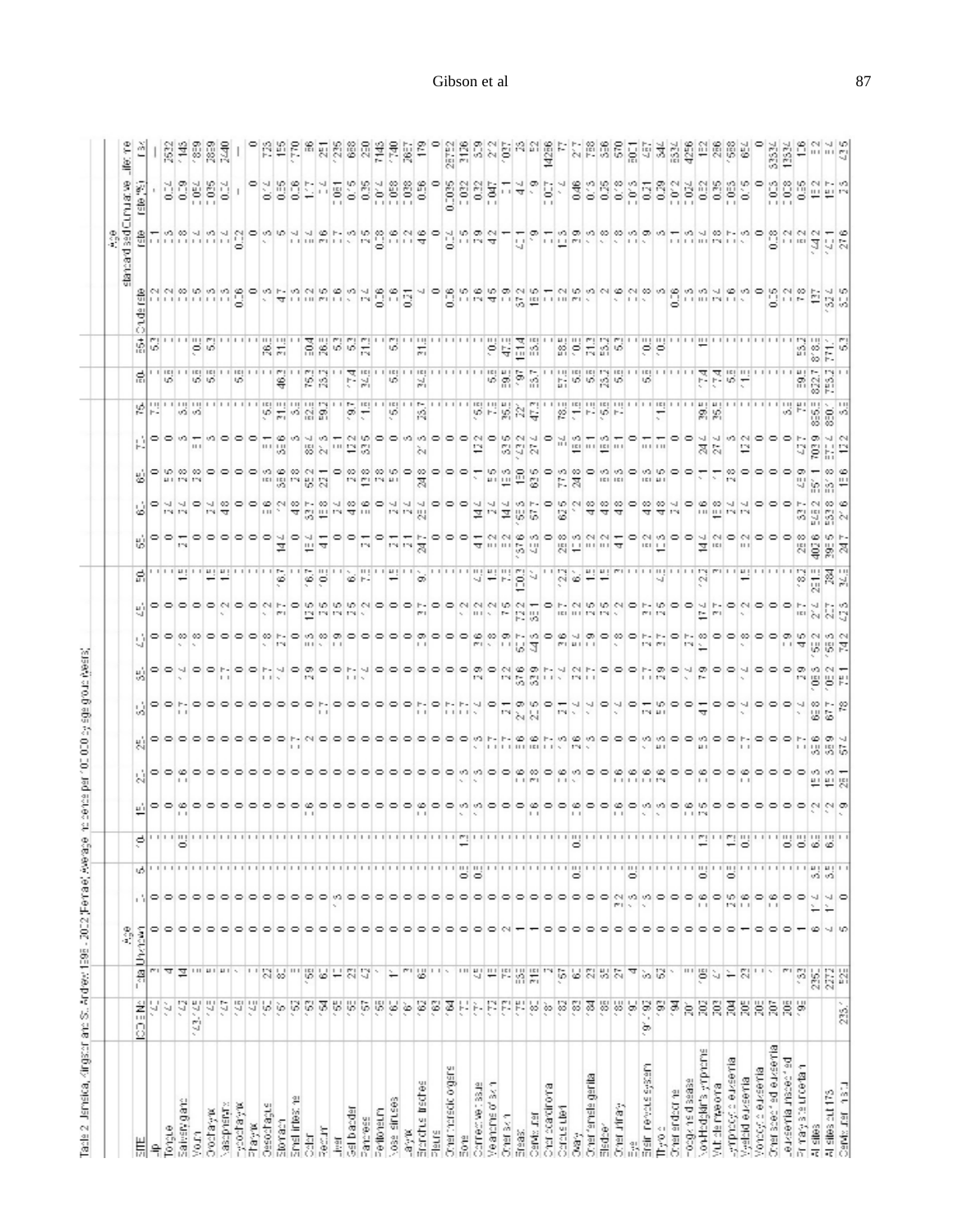## **DISCUSSION**

While the overall number of new cases has remained relatively stable when compared to the previous report (5), the ASR for females has fallen from 156.7 to 144.2 per 100 000 per year and that for males has increased from 176.7 to 188.6 per 100 000 per year. We believe that this increase in males is largely due to the increase in the incidence of prostate cancer (ASR 56.4 to 65.5 per 100 000 per year). The decrease in the ASR for females may be explained by a decrease in the ASR for cervical cancer (25.2 to 19 per 100 000 per year).

The leading cancer sites for both males and females have remained the same as compared to the previous report. In males and females, prostate cancer and breast cancer, respectively, remain the leading sites. In the previous report, we made reference to the disparity between our data on the ASR for prostate cancer (56.4 per 100 000 per year) and that published by Glover *et al* (6) [304 per 100 000 per year], stating that we could find no reasonable explanation for the difference. The increase in prostate cancers in this report is predictable, given the progressive increase that has taken place since 1983 when PSA testing first became available in Jamaica. The current ASR of 65.5 per 100 000 per year again does not compare with the extraordinarily high ASR reported by Glover *et al.* Others (7) and ourselves, however, have speculated as to whether Glover's figures represent the fiveyear cumulative rate rather than the yearly age-adjusted rate per 100 000 or whether the population denominators could have been incorrect. If the former theory is applied, the derived reduction in the incidence rate would bring Glover's figures more in line with ours. This may very well be the answer to what has been a perplexing anomaly.

The incidence of breast cancer has shown little change over the last report (ASR 43.2 per 100 000 per year, 1993– 1997) *vs* 40.1 per 100 000 per year (1998–2002). With the increasing use of screening mammography in Jamaica, despite the fact that there is no national structured screening programme, it is expected that an increase in the incidence of breast cancer should occur, as has been the experience of others (8, 9). In view of this, we will continue to monitor the registration of breast cancers over the next five-year reporting period.

It has long been established that screening programmes for cervical cancer are extremely effective in reducing the incidence rate (10, 11). Despite the fact that formal screening programmes for cervical cancer are only in their infancy in Jamaica, there has been a downward trend in this cancer, according to our calculations in this and the previous report (ASR 25.2 per 100 000 per year, 1993–1997) *vs* 19 per 100 000 per year (1998–2002). We suggested in the previous report that a decrease such as this could be due to ablation of pre-invasive (intra-epithelial) neoplastic lesions through the increasing popularity of colposcopic procedures, particularly in the hospital setting (5). With the advent of vaccination for human papilloma virus (HPV) (12, 13) and the likelihood of this being made available in Jamaica, it will be interesting to see, in subsequent reports, the effect that this will have on the ASR for cervical cancer.

Attention is drawn to the fact that colorectal cancer remains the third commonest cancer in both males and females, and the age-standardized rates have remained fairly stable since the last report. Given the effect that screening for colorectal cancer has had in reducing its incidence, primarily by the ablation of pre-malignant lesions in the adenomacarcinoma sequence (14, 15), it would appear that the introduction of organized screening protocols for colorectal cancer in Jamaica is an urgent necessity if the incidence is to be reduced. In this respect, the proposals for screening, modified for the prevailing medical and economic resources in the Caribbean, outlined in the editorial by Lee in the December 2006 issue of this journal (16), need to be implemented.

Although there has been a change in the distribution of histological subtypes of lung cancer in Jamaica (17) and elsewhere (18, 19), with the ascendancy of adenocarcinoma over squamous cell carcinoma, the lung has maintained its place as the second leading cancer site in males, with an ASR of 22.8 per 100 000 per year. Current programmes aimed at the cessation of smoking will likely take time to show their effect in decreasing the ASR.

In summary, analysis of the cancer incidence data for 1998–2002 in Kingston and St Andrew has shown that the total number of new registrations has remained fairly stable since the last report (1993–1997). The leading cancer sites for both males and females have remained the same. There has been an increase in the ASR per 100 000 per year among males, attributed mainly to an increase in the ASR per 100 000 per year of prostate cancer while there has been a decrease in the ASR per 100 000 per year for females, mainly due to a fall in the ASR per 100 000 per year of cervical cancer. The continued high incidence of colon cancer underscores the need for the development of local screening programmes.

## **ACKNOWLEDGEMENTS**

We would like to thank the staff of the Statistical Institute of Jamaica for providing data on the population denominators for Kingston and St Andrew.

#### **REFERENCES**

- 1. Bras G. Cancer incidence in Jamaica, Kingston and St. Andrew 1958 1963. In: Doll R, Payne P, Waterhouse J, eds. Cancer incidence in five continents, Vol. 1, Berlin: Springer Verlag; 1966: 84–9.
- 2. Brooks SEH, Wolff C. Age-specific incidence of cancer in Kingston and St Andrew, Jamaica. Part I: 1978 – 1982. West Indian Med J 1991; **40:** 127–8.
- 3. Skeet RG. Quality and quality control. In: Jensen OM, Parkin DM, MacLennan R, Muir CS, Skeet RG, eds. Cancer registration: principles and methods (IARC Scientific Publications no. 95). Lyon: IARC; 1991: 101–7.